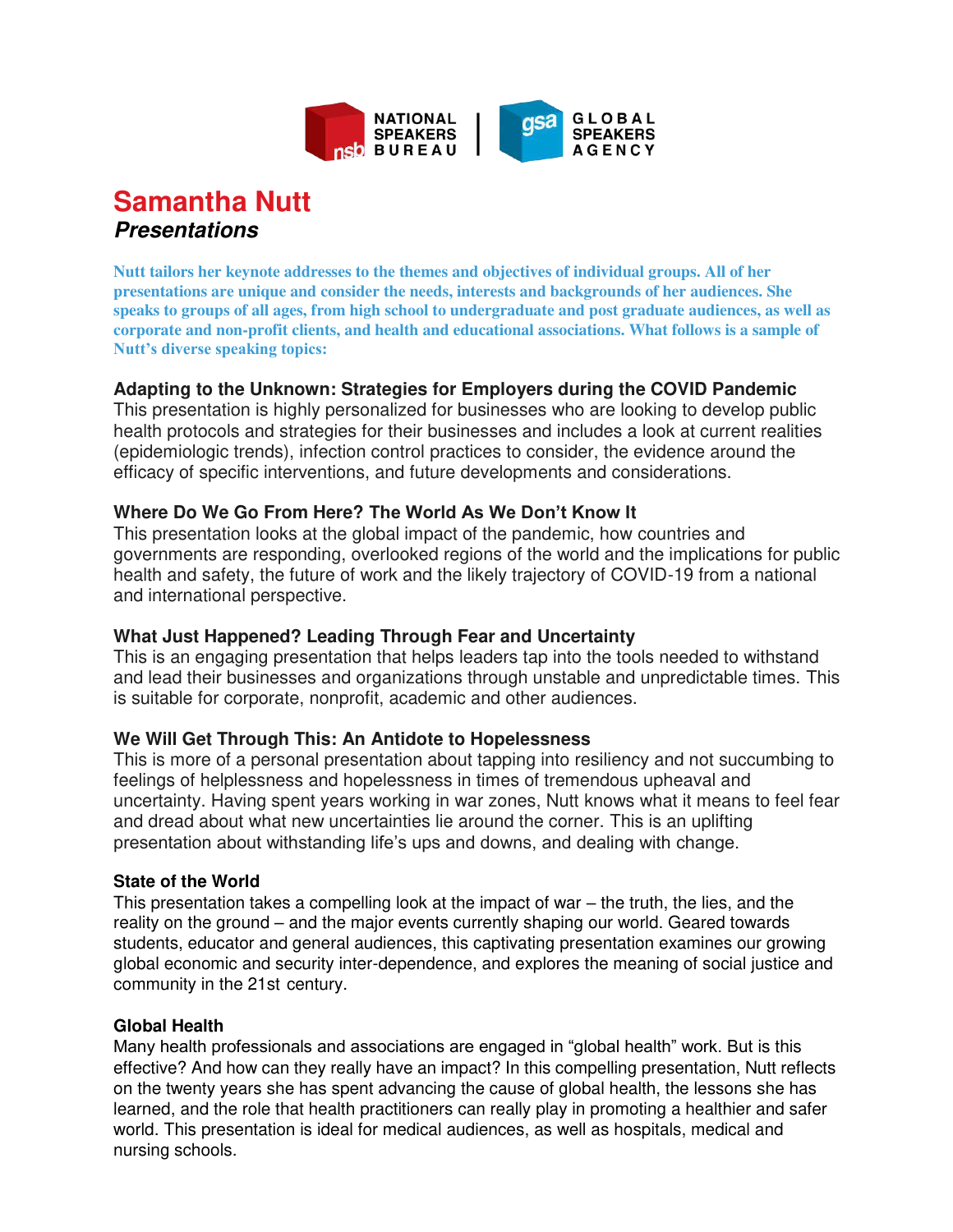

#### **Leadership**

Leaders have strength, courage, and conviction. Were they born with these illusive qualities, alongside a perfect balance of knowledge and charisma, or have they simply learned to communicate their experience and ideas more effectively than the rest of us? Leaders encourage us to inspire, to think, and to demand more of ourselves and of our society. They connect us to something larger than ourselves. But is leadership just ingrained in certain people, or can it be acquired? Can we all be leaders?

In this presentation, Nutt looks at the meaning and significance of leadership. She maps out ways in which we can all be more effective leaders – in the world and in the workplace – because the capacity to lead exists in each and every one of us.

# **Leadership: taking your vision to action in the nonprofit arena**

In this presentation, Dr. Samantha Nutt looks at the meaning and significance of leadership. She maps out ways in which we can all be more effective leaders *–* in the world and in the workplace *–* because the capacity to lead exists in each and every one of us

#### **Why the World Needs More Lawyers**

Geared towards lawyers, civil society organizations and justice advocates, this presentation explores the importance of the rule of law and access to justice in promoting a more peaceful and sustainable world. Nutt talks about her experiences developing and promoting access to justice programs that strengthen the rights of women and children, with a view to tackling the climate of impunity that exists in many corners of the world. She explains why the rule of law and its champions can and must be the next frontier of international humanitarian assistance.

#### **When Women Lead**

A popular choice for International Women's Day and other events celebrating women's leadership, this presentation combines humour and personal reflections on women in the 21st century and why the women's movement is unfinished everywhere. Nutt's often satirical take on hot topics such as "Lean In" and whether "women can have it all" offers an engaging, thoughtprovoking and entertaining examination of the challenges women still face in the world and how women (and men) can advocate for change. This presentation is also suitable for businesses and other groups looking to promote diversity and strengthen gender equality at the senior management and executive levels, as well as on Boards.

# **Canada: Where do we go from here?**

The world is changing in complex and at times frightening ways. Globalization, terrorism, integrated economies, climate change, population displacement, emerging epidemics – all of these are impacting on how Canadians view the world and our relationship to it. What does it mean to be Canadian now? Is there a role for us in the world? Are we who we think we are and how do other countries see us? Join recognized global affairs expert and award-winning humanitarian Dr Samantha Nutt as she explores the meaning of Canada in the 21st century and learn about what Canadians can do to have a lasting global impact.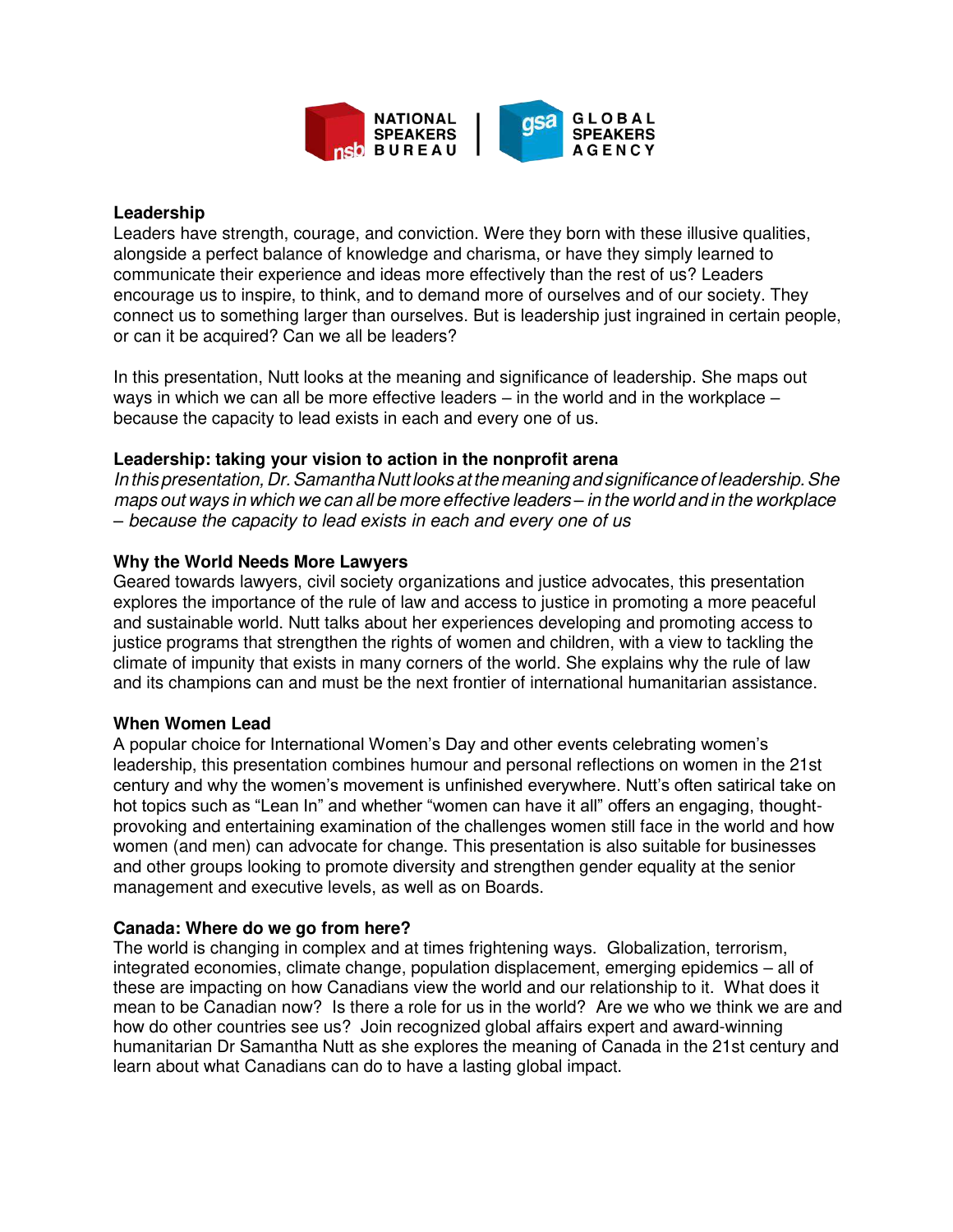

#### **Corporate Governance**

Doing the "right" thing in business isn't without its ambiguities, or even its liabilities. When do ethical screens trump financial considerations? How are these assessments weighted and what matters to shareholders? Will you be in breach of your fiduciary duty if you prioritize human rights over hard math? What is your legal obligation either way?

In this thought-provoking presentation geared to investors, asset managers, and business leaders, Nutt reflects on the changing ethical and fiduciary responsibilities facing businesses, and the meaning of governance and risk at a time of growing consumer activism and evolving international legislation. She examines the true meaning of transparency and corporate social responsibility, and makes the case for why businesses willing to embrace these changes will land on top.

#### **Taking Your Vision to Action**

Do you have an idea you'd like to see realized? A change you'd like to promote within your business or organization? A vision for creating something new? In this 45 minute presentation, Nutt reflects on the fifteen years she has spent transforming her vision for a new approach to humanitarian aid into an internationally acclaimed organization that assists half a million children and their families every year in some of the world's most challenging environments. Blending humorous anecdotes with powerful story-telling, this keynote offers practical tips and inspiring lessons for individuals and organizations seeking to implement any kind of change or to launch something new.

#### **When Local is Global**

Our world is accelerating, and our communities are colliding, not always for the better. Whether it is the terrible garment factory fires in Bangladesh, the diamonds on our fingers, the components in our cell phones, the profits in our pensions, or the environmental wreckage – such as the Gulf oil spill – associated with our energy needs, our interdependence means that we need to frame the questions differently. How do I get it cheaper, and faster and better, must also be accompanied by questions of how do we get it right? And answering that question is a lifelong pursuit. In this 45 minute presentation, Nutt examines our obligations to the wider world: How do we impact on it, and how does it impact on us? What do we know, and what do we need to learn?

# **What Not To Give (The Art of Philanthropy)**

Don't give to charity; give to change. This is Nutt's overarching message in a dynamic and thought-provoking presentation about philanthropy – what works, and what doesn't. Geared to general audiences who want to know how to really make a global difference, this presentation challenges popular thinking around what it means to give and why good intentions don't guarantee good outcomes. Nutt outlines practical solutions and recommendations for those looking to make the most of their philanthropic efforts. Ideal for groups looking for a mix of inspiration and information in the lead-up to the holidays, this presentation is also suitable at other times of the year for those interested in philanthropy and corporate social responsibility.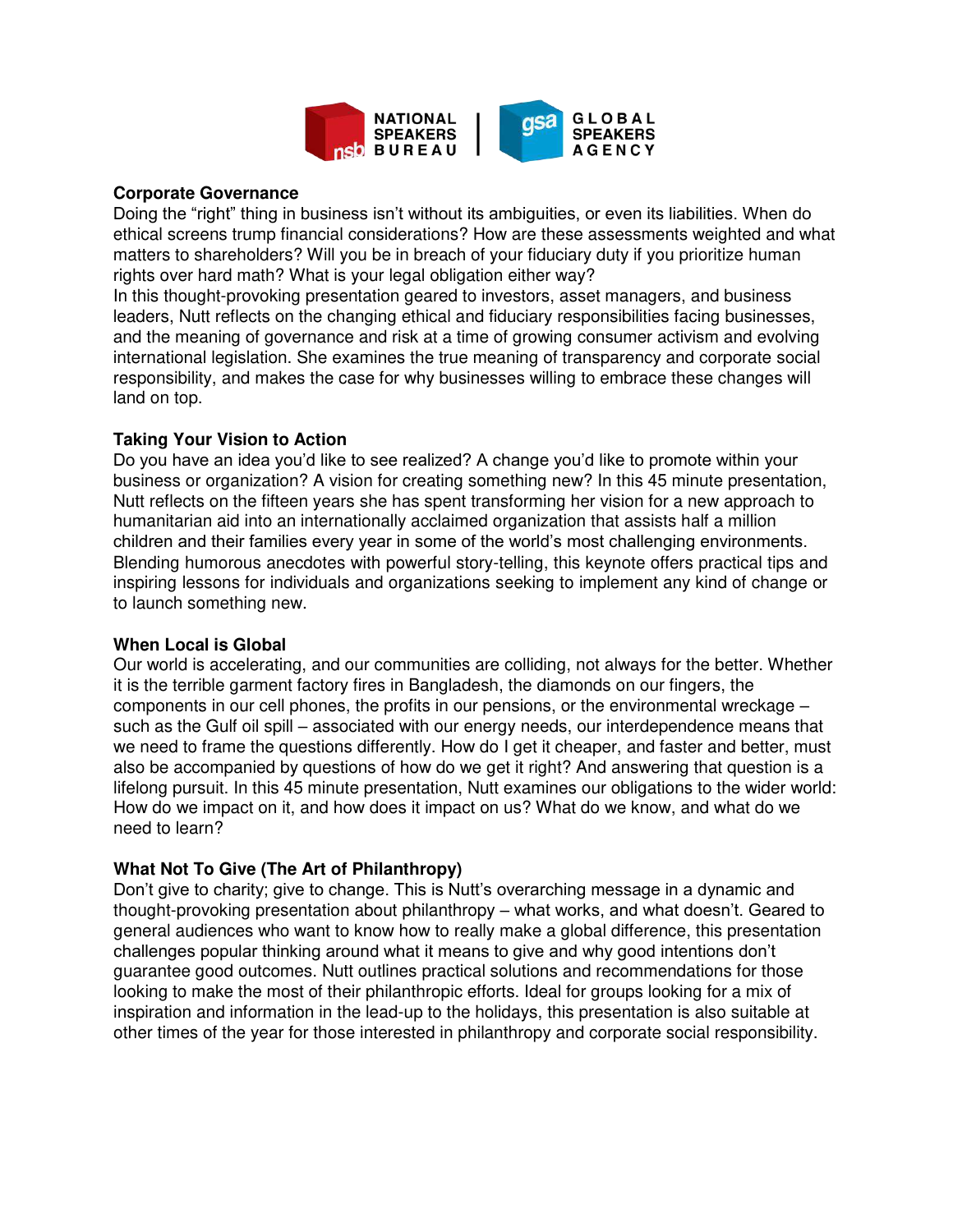

# **The Art of Arguing**

Norman Mailer, himself no stranger to controversy, wrote in his Pulitzer-prize winning novel Armies of the Night, "There is no greater impotence in all the world like knowing you are right and that the wave of the world is wrong, yet the wave crashes upon you." This fun and engaging presentation looks at the role of argument in conversation, relationships and in the workplace. It offers practical tips for presenting ideas in a logical and compelling way, and for challenging those who manipulate logic and statistical evidence to advance flawed arguments.

# **Culture & Identity (Diversity)**

When we talk about diversity, it's important to start with an understanding of global events that are shaping our world, and the impact these can have on schools and even in the workplace.

North America's ties to some of the crises currently playing out around the world run very deep, from the Ukraine to events in Syria, Egypt, Sri Lanka, Nigeria, Iraq, Sudan, Eastern Congo, Pakistan and Afghanistan, to name but a few.

This presentation is especially relevant to educators and employers by offering practical tips for understanding and promoting culture and diversity.

# **Those Who Know, Teach**

Geared towards educators and school officials, this presentation focuses on what teachers need to know about global events and how to effectively prepare students to better understand the world around them. Nutt also shares resources with teachers who are interested in engaging their students in international development concerns.

# **Social Responsibility**

So what does it take to realize a vision of the world in which we act on our responsibilities as citizens? To do a better job (not necessarily even a perfect job) of protecting civilians caught in the crossfire of war? To reduce, if not eliminate, the threat of war as a propagator of death and disease and destruction and unfathomable hardship? What will this take?

In this presentation, Nutt explains that it takes nothing less than a dramatic shift in the way we think about war. It takes a moral and philosophical transformation around the privileged position we occupy in the world – geographically, politically, and economically – and the responsibility that comes along with this.

# **Student Activism**

How can students have a global impact? What really does make a difference? And is it possible to do more harm than good?

In this riveting and inspiring speech, Nutt outlines how students can get involved in global efforts and provides them with practical tools for getting started.

# **Damned Nations: Greed, Guns, Armies, and Aid**

This presentation explores some of the concepts and themes in Nutt's #1 bestselling book, Damned Nations. Suitable for audiences looking to understand more about current and international affairs, this gripping keynote is a valuable introduction to the challenges and opportunities facing our world.